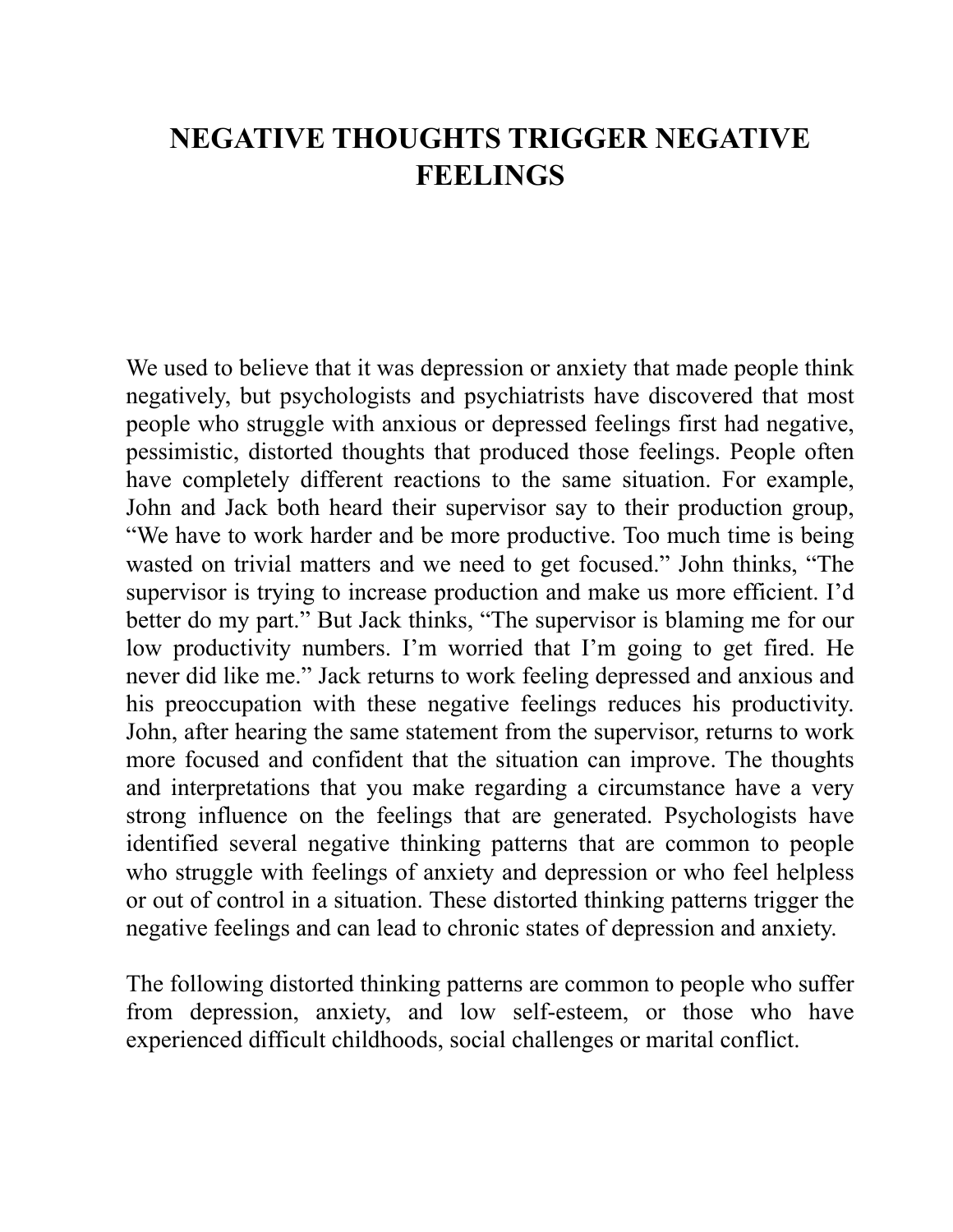| <b>Type of Distortion Definition</b> |                                            |
|--------------------------------------|--------------------------------------------|
| <b>Black or White</b>                | Viewing situations, people, or self        |
| <b>Thinking</b>                      | as entirely bad or entirely good-          |
|                                      | nothing in between.                        |
| <b>Exaggerating</b>                  | Making self-critical or other-             |
|                                      | critical statements that include           |
|                                      | terms like <i>never</i> , <i>nothing</i> , |
|                                      | <i>everything</i> , or <i>always</i> .     |
| <b>Filtering</b>                     | Ignoring the positive things that          |
|                                      | occur to and around self but               |
|                                      | focusing on and accentuating the           |
|                                      | negative.                                  |
| <b>Discounting</b>                   | Rejecting positive experiences as          |
|                                      | not being important or                     |
|                                      | meaningful.                                |
| <b>Catastrophizing</b>               | Blowing expected consequences              |
|                                      | out of proportion in a negative            |
|                                      | direction.                                 |